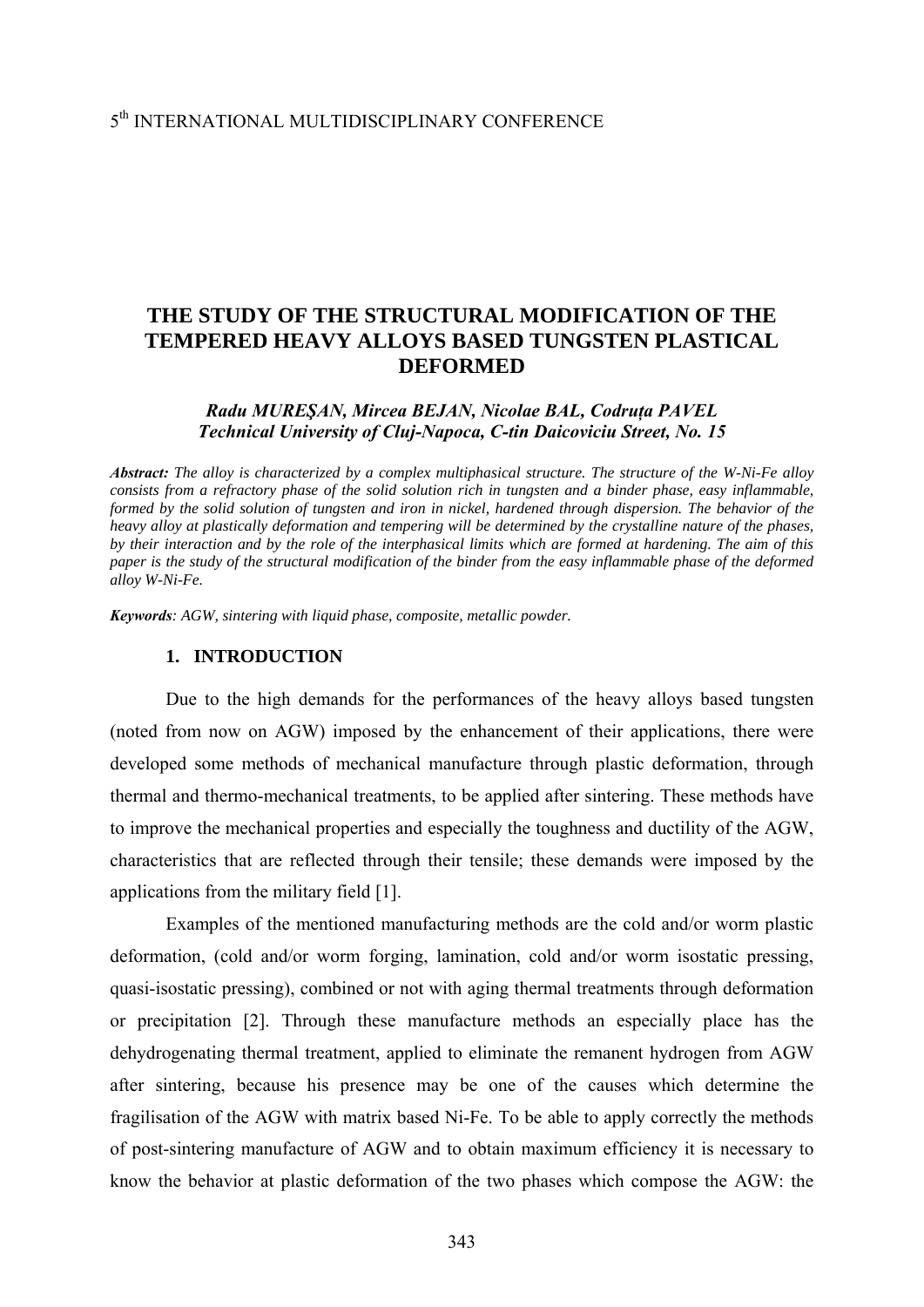hard phase from W grains and the ductile one, made from the matrix in which are included the W grains. The behavior of the two phases together is the answer at the mechanical solicitations of these materials of composite type, which is the heavy alloys based tungsten.

 After many experiments there may be said that there exists an important dependence of the yield strength of the tungsten grains by the temperature. These grains are crystallized in system cvc, while the ductile matrix crystallizes in system cfc and has a lower yield resistance, which is mostly independent by the temperature. As a result, deformation of the



Fig.1. Representation of the stress around the tungsten grains.

composite is controlled only by the deformation of the W particles, which are more resistant.

 The matrix has to be able to rise his strength with the help of the hydrostatic component of the stress until a necessary level of the stress to deform the hardest phase, but to not lead to the earliest fracture of the matrix. This means that the matrix phase has to support a fast hardening through cold working,

rising in this way its yield limit at that one of the tungsten grains.

On the other hand, deformation and fracture studies of the composites based tungsten, lead to the conclusions that the composite ductility and its fracture depended on many factors, which are presented in figure 1 [3]. The configuration around the tungsten grains depends on the volume ratio of the tungsten grains; the mechanical resistance of the interface depends on the matrix composition and the yield resistance of the tungsten phase depends on the temperature, deformation degree and purity [4].

 The studies of the behavior at deformation were done using an AGW with the nominal composition 90W-7Ni-3Fe. They shown that the deformation of the tungsten grains is very close by the global deformation of the composite in a temperature interval of  $-25\degree$ C and +100  $\rm{^0C}$ . The matrix deformation through cold working is bigger then that one of the tungsten grains; the last one corresponds to the double stresses compared to the nominal stress from the tungsten grains [5]. Using the obtained data it may be said that the fracture take place during the plastical deformation starting from the micro-cracks, which will be open especially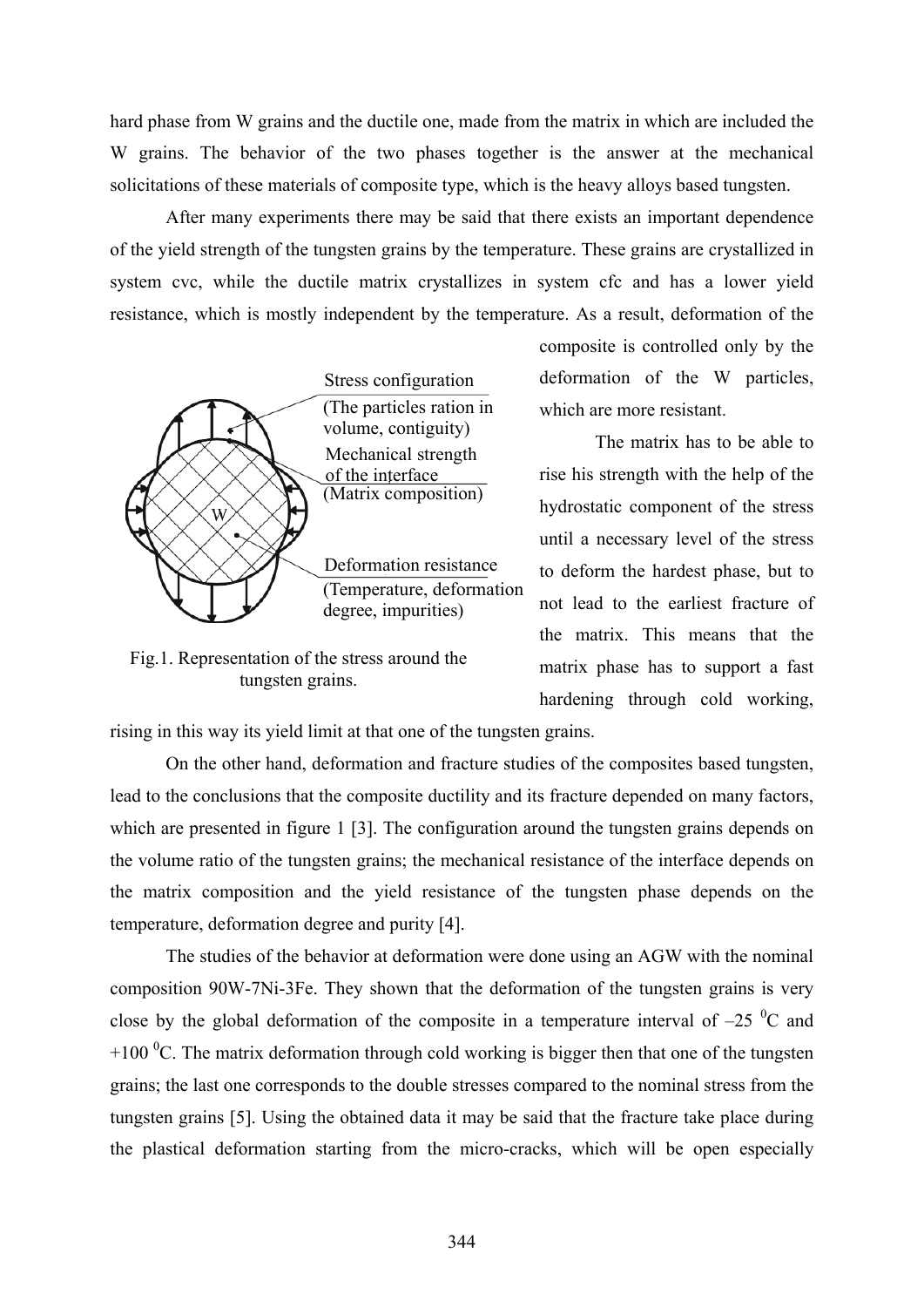between the tungsten grains, after a certain deformation, growing up with the increasing of the deformation degree.

#### **2. THE EXPERIMENTAL PART**

There were elaborated samples from the alloy W-Ni-Fe using the methods of powder metallurgy. From this mixture there were pressed samples with their exterior diameter of 20 mm and high of 60 mm; sintering with liquid phase at  $1475\,^0C$ , for 1 h, in hydrogen. After



Fig. 2. Steel dies with samples: 1 - die, 2 - samples.

sintering the samples were manufactured through turning at an exterior diameter of 15 mm, high of 50 mm and then introduced in dies of steel; the ensembles part-die were pressed at different reducing degree, between 2-50 %, figure 2. After deformation the parts were treated at different tempering temperatures between 600  $^0$ C and 1300  $^0$ C, 1 h, to study the recrystallization of the tungsten phase, and

between 300  $^{0}$ C and 1200  $^{0}$ C, 1 h, for the matrix phase. The control parameter of the material microstructure evolution was the hardness.

#### **3. RESULTS AND DISCUTIONS**

 The material cold worked during the plastical deformation process is characterized by a surplus of free energy. The increasing of the free energy through deformation is tied by the material nature, by the type and repartition of the crystalline net's defects, by the conditions of

the deformation process. The structure of the heavy alloy 90W-7Ni-3Fe sintered with liquid phase at  $1475 \text{ °C}$ , 1h, can be seen in figure 3.

 In figure 4 there are presented the microhardness variations of the phase's constituents versus the deformation degree, which reveal the cold working character. The result of the microhardness measurement demonstrates that the degree of the deformation through cold working of the binder phase it is considerably



Fig. 3. Initial structure of the heavy alloy 90W-7Ni-3Fe (500 x).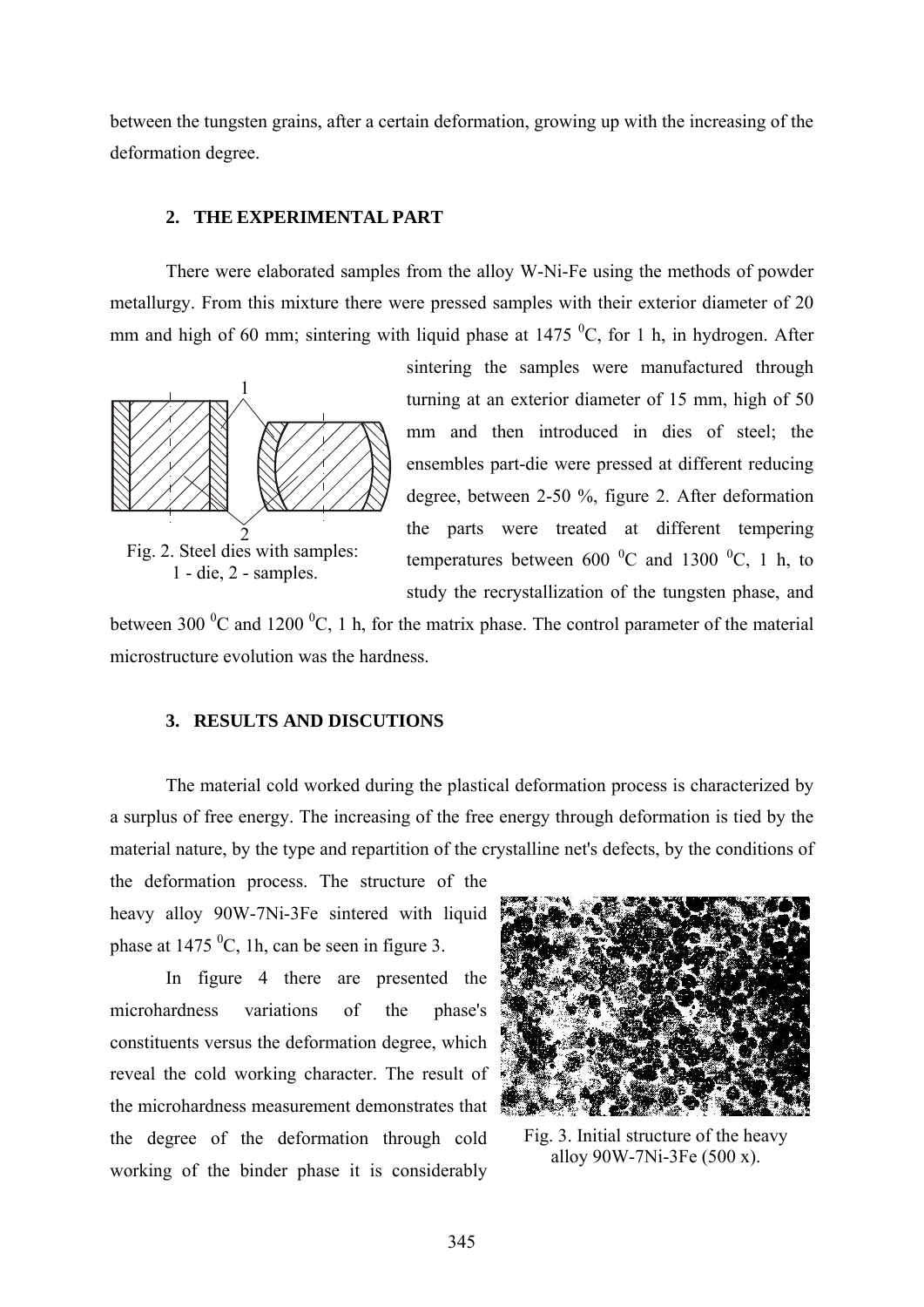greater than for the tungsten at small degree of deformation. The micro-hardness of the easy inflammable component riches, already, a deformation degree of 10 %. This value is the limit, which doesn't modify through the rising of the deformation degree. The level of the free energy is the energy of the remanent deformations and it determines the character and the speed of the structural modifications into the alloy during the tempering. Because of the interval, of the deformation degree and of the heating temperatures, there were pursued the



Fig. 4. The variation of AGW 90W-7Ni-3Fe hardness and phases microhardness versus the deformation degree.

most important steps of the structure's modifications from the alloy during the tempering.

 As it results from the microhardness measurement, a tempering of the alloy at temperature relatively low determines a diminishing of the binder phase hardness, figure 4. The tempering process of the mechanical properties from the binder phase depends on the preliminary degree of the cold deformation and it intensify with

its rising. The hardness diminishing is determined by the relaxation degree too. The diffusion and especially self-diffusion, tied by the vacancy migration determine the relaxation. To the relaxation belongs also removal and annihilation process of the isolated vacancies, of recombination and annihilation of different vacancy aggregates.

 The presence of a quantity of vacancy great enough and of the possibility of their migration through the rising of the tempering temperature permits to the dislocations to do a drag. This process generates most of the mutual annihilation actions of the dislocations with contrary sign. The dislocations with the same sign which remained in surplus rally into the walls which are perpendicular on the first slip surfaces, as called suborders, limits between the blocks of bend type which done small angles. The migration of dislocations in surplus determines the mechanism of polygonization process, which take place at high temperatures and ensure the improvement of the deformed structure.

 Into the samples deformed with small deformation degree (2 %), the recrystallization begins at 1000 $\mathrm{^{0}C}$ . In the same time with the deformation increasing, the recrystallization beginning removes in the domain of lower temperatures, thus at a deformation of 50 % the recrystallization begins at 600  $^{0}$ C. At high degrees of quasi-isostatic deformation appear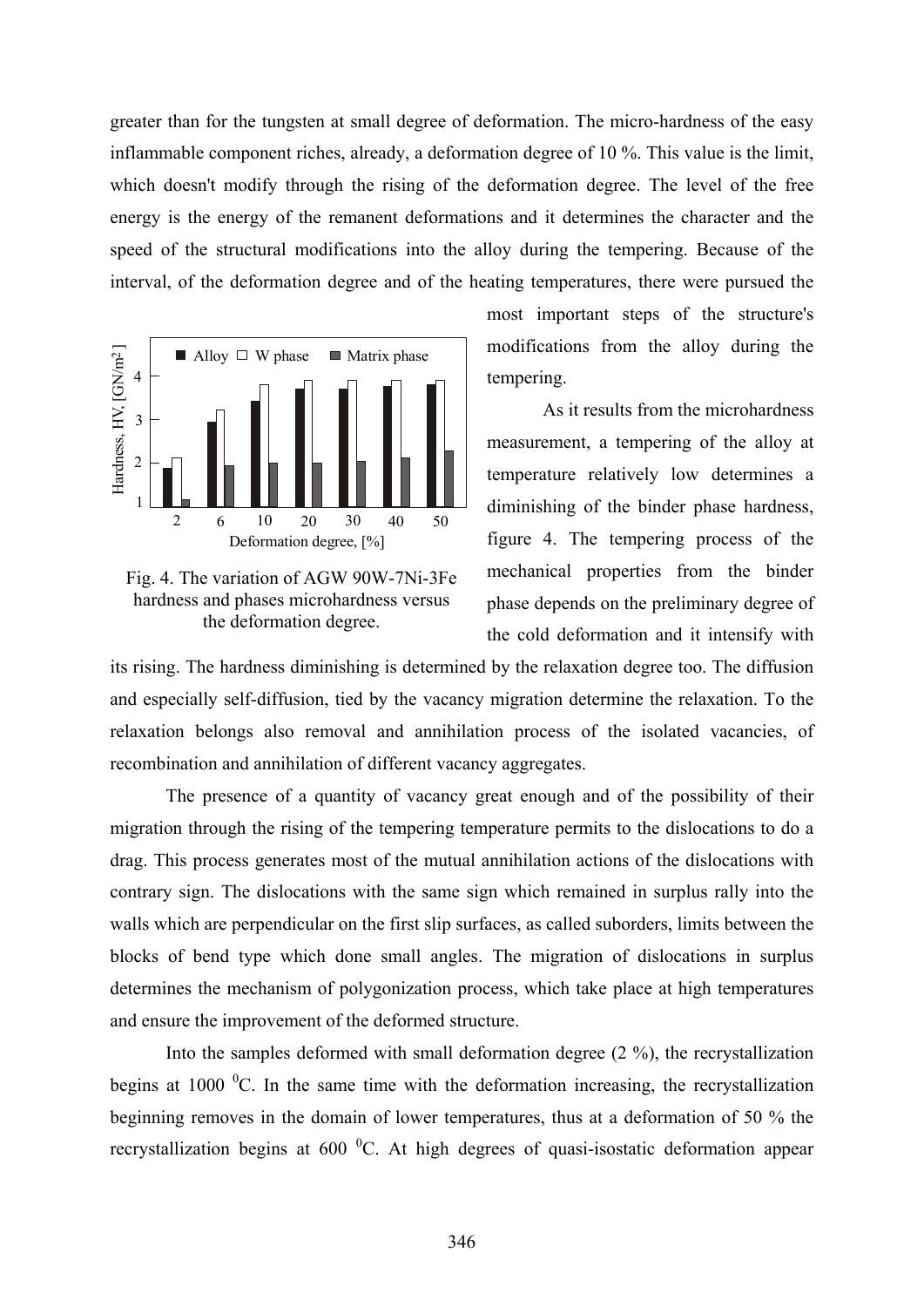important gradients of free energy at the limit of the distortion and undistorted area of the crystalline net. The difference of the energetic level determines the diminishing of the







Fig. 6. The structure of the binder phase: (a) - deformation 10 %, tempering temperature  $1275 \text{ }^0C$ ; (b) - deformation 6 %, tempering temperature 1275 <sup>0</sup>C.

recrystallization temperature. This effect may be seen on the diagram of the binder metal cold worked at the samples of heavy alloy quasi-isostatic deformed. Into the samples deformed with small degree of deformation the relaxation process may be explained through the fact that the time necessary for the disappearance of the pointshaped defects and of the dislocations at relaxation is smaller then the average period of incubation of the

formation into the deformed material of the recrystallization centers. During the relaxation process, which accompany the successive modification of the mechanical properties at recrystallization, the hardness of the alloy diminishes suddenly, as the micro-hardness of its phase components, figure 5. For the samples strongly deformed there appears many centers of recrystallization; their rising is burdened by the intersection with other recrystallized grains. For small degrees of deformation, closely to the critical ones, appear little centers of recrystallization, which succeed to grow up until significant dimensions and intersect other recrystallized grains. For the critical deformation degree, the average size of the recrystallized grains grow up from 15  $\mu$ m at 875 <sup>0</sup>C, at 35  $\mu$ m at 1300 <sup>0</sup>C. Once with the growing of the tempering temperature, the size of the critical deformation removes in a lower domain. At the tempering temperature of 875  $\mathrm{^{0}C}$  the deformation critical degree rich 6 % and diminish at 2 %